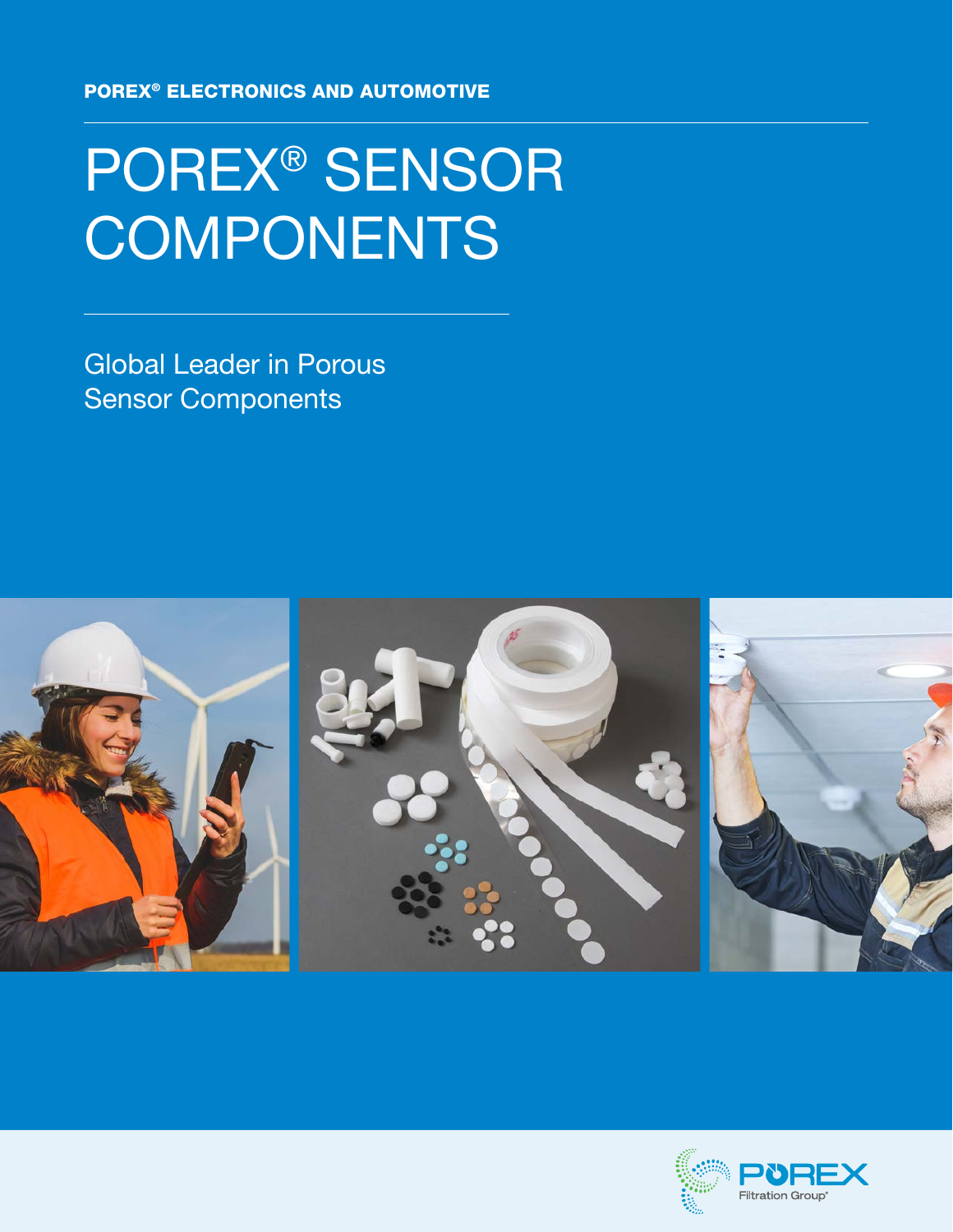## FASTER, BETTER & COST-EFFECTIVE FUNCTIONAL SENSOR COMPONENTS

POREX® has been the leader in porous technologies for almost 60 years, and offers a wide range of components for the gas, pressure, humidity, and optical sensor industries. A culture of collaboration empowers our people, and our clients, with the information they need to seize the competitive advantage and execute the best solutions and strategies.

 $\begin{array}{c} 000 \\ 00 \\ 0 \end{array}$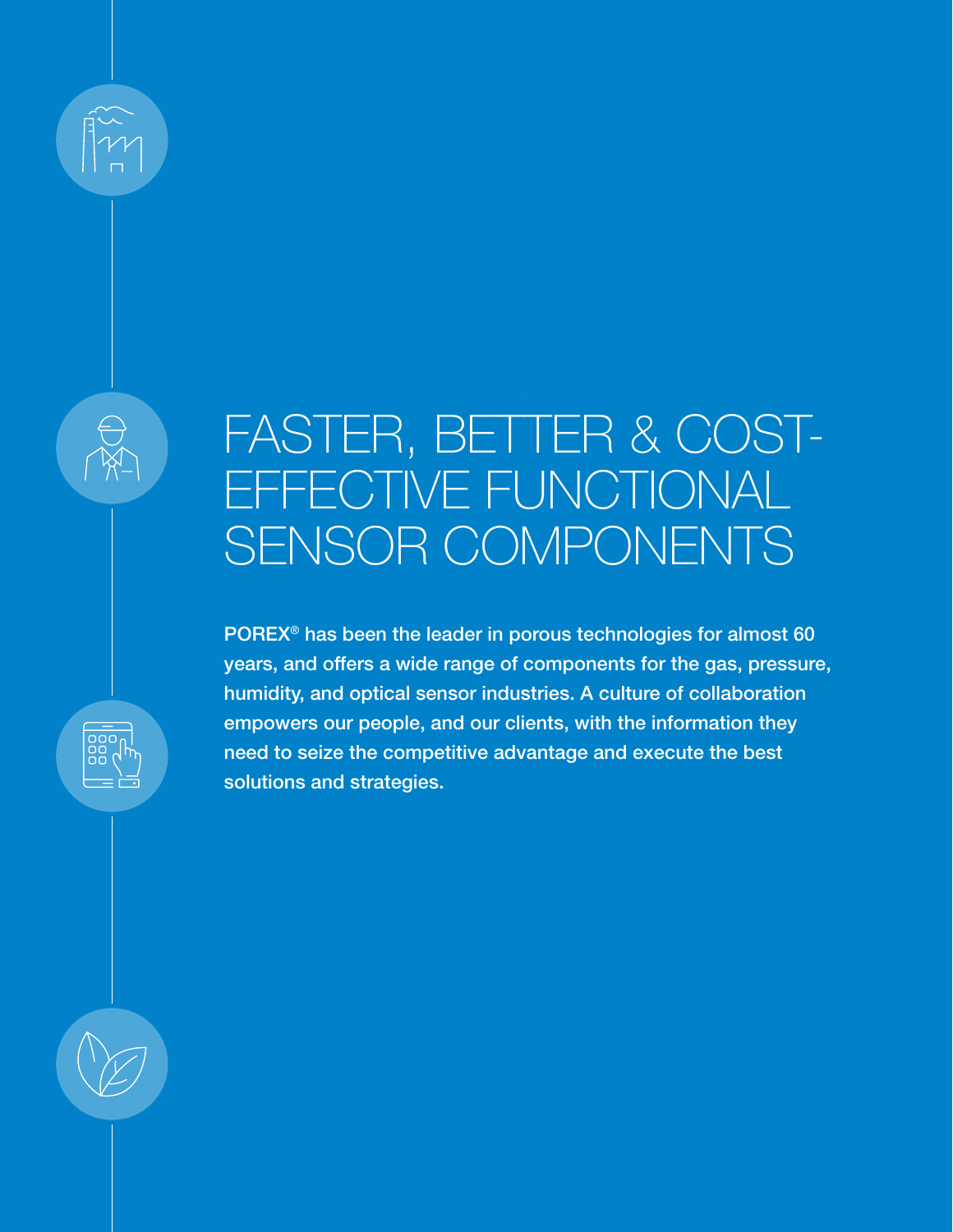### POREX® Virtek™ PTFE Membrane **Materials**

• Tough & durable



Industry standard for:

- Dust Filters
- Diffusion Membranes
- Protective Vents
- Catalyst Carriers

### POREX® Absorptive Filters

• Lead & binder free



Commonly used for removal of problem gases, such as:

- $\bullet$  H<sub>2</sub>S
- $\bullet$  SO<sub>2</sub>
- HMDS & Siloxanes
- Organic Compounds
- Alcohols
- And Many Other Chemicals

POREX® Fiber and Foam Media

• Excellent liquid retention & delivery

### POREX® Porous Polyethylene and Polypropylene

• High MVTR & durable



Standard or custom shapes for:

- Dust Covers
- Vent Discs & Plugs
- Humidity Sensor Covers
- Pressure Equilizational Plugs



High-performance products for:

- Electrolyte Reservoirs
- Dust Covers
- Wicks
- Vents

### APPLICATION AREAS

Gas Sensors Pressure Sensors Humidity Sensors Temperature Sensors IR Sensors MEMS Smoke & Fire Microwave pH Electrode Acoustic Optical Sensors

Many Other Applications